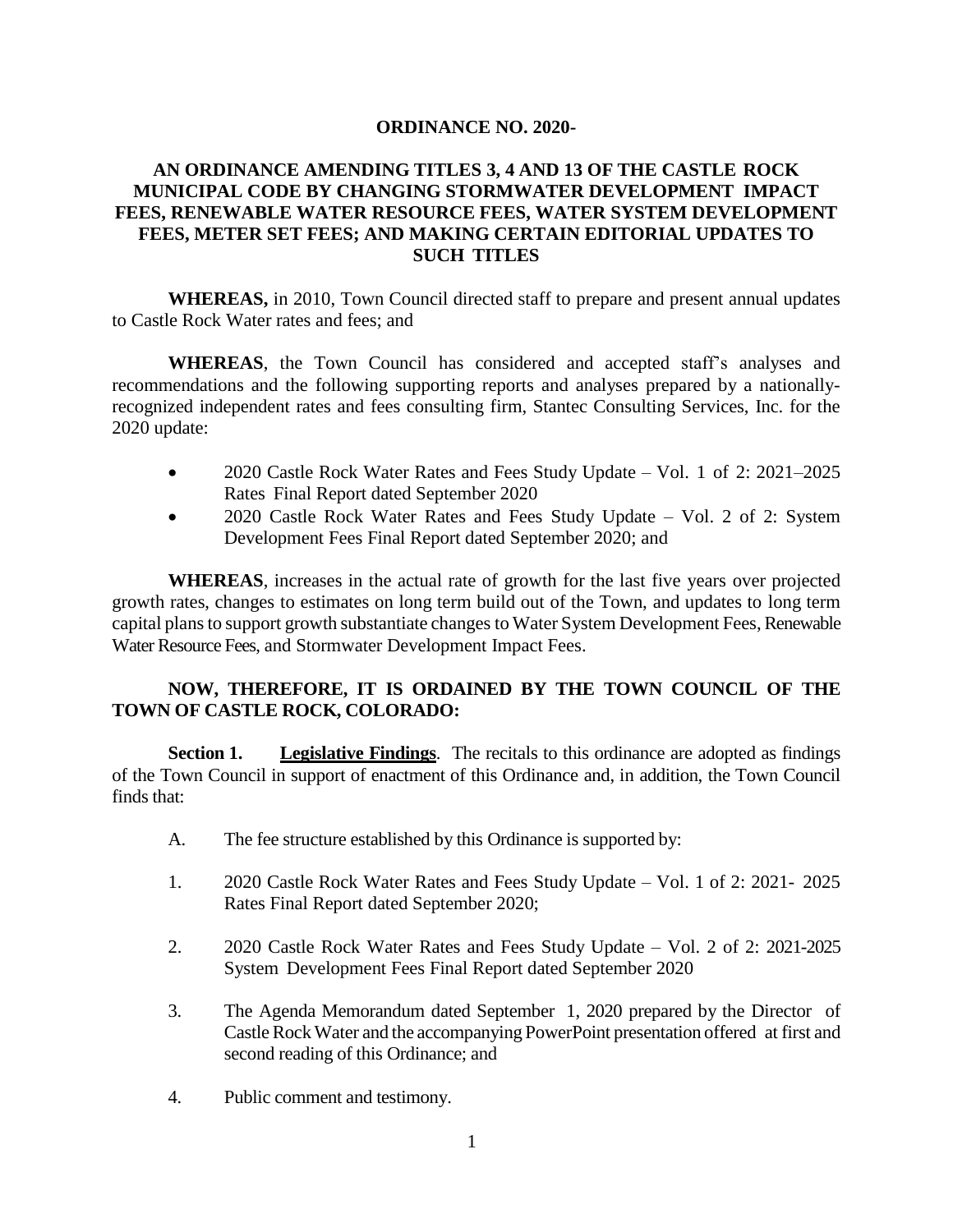B. The fees and charges imposed by this Ordinance comply with the legislative restrictions on impact fees adopted by local governments in §29-20-104.5, C.R.S.

**Section 2. Effective Date**. Unless otherwise stated to the contrary, the rates, fees and charges established under this Ordinance shall take effect January 1, 2021.

**Section 3. Amendment.** The Residential and Non-Residential Stormwater Development Impact Fee tables in Subsections A and B of Section 3.16.030 of the Castle Rock Municipal Code are amended to read as follows:

### **3.16.030 - Assessment and collection.**

Commencing January 1, 2020 2021, impact fees shall be assessed and collected according to the following provisions, including Section 3.16.035:

A. *Residential uses*. No building permit shall be issued for any dwelling unit prior to the payment of the following applicable fees:

| <b>Stormwater – Cherry Creek Basin</b><br>(per dwelling unit) |                          |  |  |
|---------------------------------------------------------------|--------------------------|--|--|
| <b>Unit Type</b>                                              | 2020–2021 and thereafter |  |  |
| Single-family Detached                                        | \$868-\$911              |  |  |
| Single-family Attached                                        | \$580-\$609              |  |  |
| Multi-family                                                  | \$526-\$552              |  |  |
| <b>Stormwater – Plum Creek Basin</b><br>(per dwelling unit)   |                          |  |  |
| <b>Unit Type</b>                                              | 2020–2021 and thereafter |  |  |
| Single-family Detached                                        | $$1357-S1,425$           |  |  |
| Single-family Attached                                        | \$906-\$951              |  |  |
| Multi-family                                                  | \$822 \$863              |  |  |

## **Development Impact Fees for Residential Uses**

For purposes of this Subsection, any remodeling activity which results in the creation of an additional dwelling unit shall be subject to the payment of the fee as specified in this Subsection. For purposes of this Subsection, *single-family detached* shall include duplexes and mobile homes.

B. *Nonresidential uses*. No building permit shall be issued for the occupancy of any structure to be used primarily for nonresidential use prior to the payment of the following applicable fees (per 1,000 square feet of gross floor areas):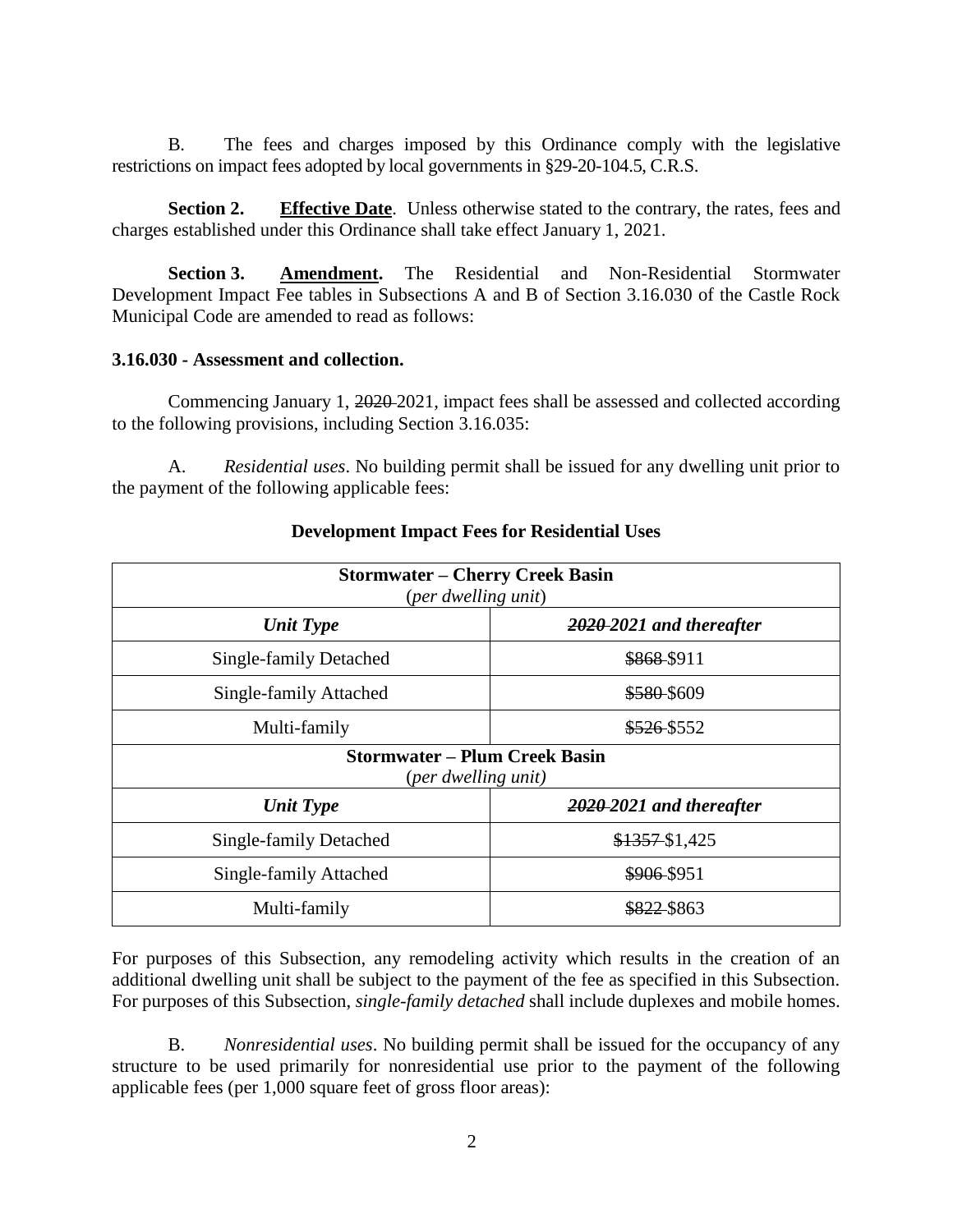# **Development Impact Fees for Non-Residential Uses**

| <b>Stormwater - Cherry Creek Basin</b><br>(per 1,000 sq. ft.) |                          |  |
|---------------------------------------------------------------|--------------------------|--|
| <b>Unit Type</b>                                              | 2020-2021 and thereafter |  |
| Commercial/Industrial                                         | \$391\$411               |  |
| <b>Stormwater - Plum Creek Basin</b><br>(per 1,000 sq. ft.)   |                          |  |
| <b>Unit Type</b>                                              | 2020–2021 and thereafter |  |
| Commercial/Industrial                                         | \$612 \$643              |  |

**Section 4. Amendment**. Subsection 4.04.150.A. of the Castle Rock Municipal Code is amended to read as follows:

## **4.04.150 - Renewable water resource fee.**

A. In order to defray the cost incurred by the Town in the acquisition and development of renewable water resources consistent with the water plan and this Chapter, there is imposed a renewable water resource fee as a condition to the right to connect to the municipal water system. The renewable water resource fee is established at the following schedule of fees in effect as of the date of a complete building permit application, provided however, in order to qualify for the 0.67 SFE, the applicant must meet additional engineering criteria beyond meter capacity as established by Castle Rock Water:

## **Renewable Water Resource Fee**

| Meter Size                                                | <b>SFE</b> | <b>Meter Capacity</b><br>$(GPM^*)$ | $2020-2021$ and thereafter |
|-----------------------------------------------------------|------------|------------------------------------|----------------------------|
| $\frac{5}{8}$ <sup>11</sup> × $\frac{3}{4}$ <sup>11</sup> | .67        | 20                                 | \$11,810 \$12,401          |
| $3/4" \times 3/4"$                                        | 1.00       | 30                                 | \$17,623 \$18,504          |
| 1"                                                        | 1.67       | 50                                 | \$29,437 \$30,909          |
| 1.5"                                                      | 3.33       | 100                                | \$58,698 \$61,633          |
| $2"$ C <sub>2</sub>                                       | 6.67       | 200                                | \$117,523 \$123,452        |
| 2"T2                                                      | 8.33       | 250                                | \$146,833 \$154,175        |
| $3"$ C <sub>2</sub>                                       | 16.67      | 500                                | \$293,844 \$308,536        |
| 3"T2                                                      | 21.67      | 650                                | \$381,979 \$401,078        |
| 4" C <sub>2</sub>                                         | 33.33      | 1,000                              | \$587,511 \$616,887        |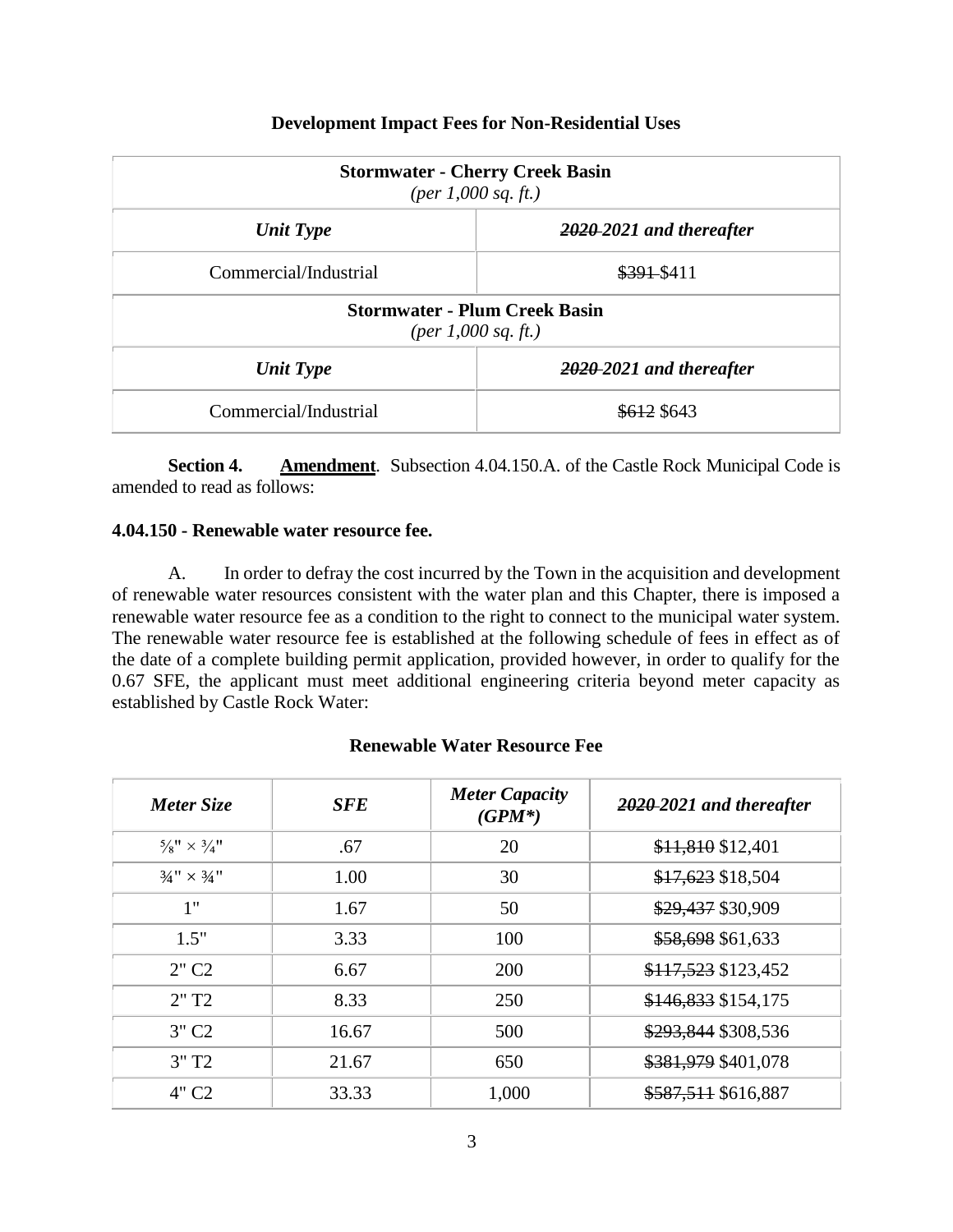| 4"T2  | 41.67 | 1,250 | \$734,521 \$771,247      |
|-------|-------|-------|--------------------------|
|       | 66.67 | 2,000 | \$1,175,198 \$1,233,958  |
| 6" T2 | 83.33 | 2,500 | $$1,468,865$ \$1,542,308 |

\*Potential flow capacity in gallons per minute.

**Section 5. Amendment**. Subsection 13.12.080.A. of the Castle Rock Municipal Code is amended to read as follows:

### **13.12.080 - System development fees.**

A. In order to defray the capital costs of utilizing, expanding and developing municipal facilities for the provision of water, system development fees shall be assessed in accordance with the following schedule of rates in effect as of the date of submission of a complete building permit application, provided however, in order to qualify for the 0.67 SFE system development fee, the applicant must meet additional engineering criteria beyond meter capacity as established by Castle Rock Water:

| <b>Meter Size</b>                 | <b>SFE</b> | <b>Meter Capacity</b><br>$(GPM^*)$ | 2020-2021 and thereafter |
|-----------------------------------|------------|------------------------------------|--------------------------|
| $\frac{5}{8}$ " × $\frac{3}{4}$ " | .67        | 20                                 | \$2,455 \$2,701          |
| $3/4" \times 3/4"$                | 1.00       | 30                                 | \$3,664 \$4,030          |
| 1"                                | 1.67       | 50                                 | \$6,119 \$6,731          |
| 1.5"                              | 3.33       | 100                                | \$12,201 \$13,421        |
| $2"$ C <sub>2</sub>               | 6.67       | 200                                | \$24,439 \$26,883        |
| 2"T2                              | 8.33       | 250                                | \$30,521 \$33,573        |
| $3"$ C <sub>2</sub>               | 16.67      | 500                                | \$61,079 \$67,187        |
| 3"T2                              | 21.67      | 650                                | \$79,399 \$87,339        |
| 4" C <sub>2</sub>                 | 33.33      | 1,000                              | \$122,121 \$134,333      |
| 4" T <sub>2</sub>                 | 41.67      | 1,250                              | \$152,679 \$167,947      |
| 6" C <sub>2</sub>                 | 66.67      | 2,000                              | \$244,279 \$268,707      |
| 6"T2                              | 83.33      | 2,500                              | \$305,321 \$335,853      |

## **Water System Development Fee**

\*Potential flow capacity in gallons per minute.

**Section 6. Amendment**. Subsection 13.12.100 of the Castle Rock Municipal Code is amended to read as follows: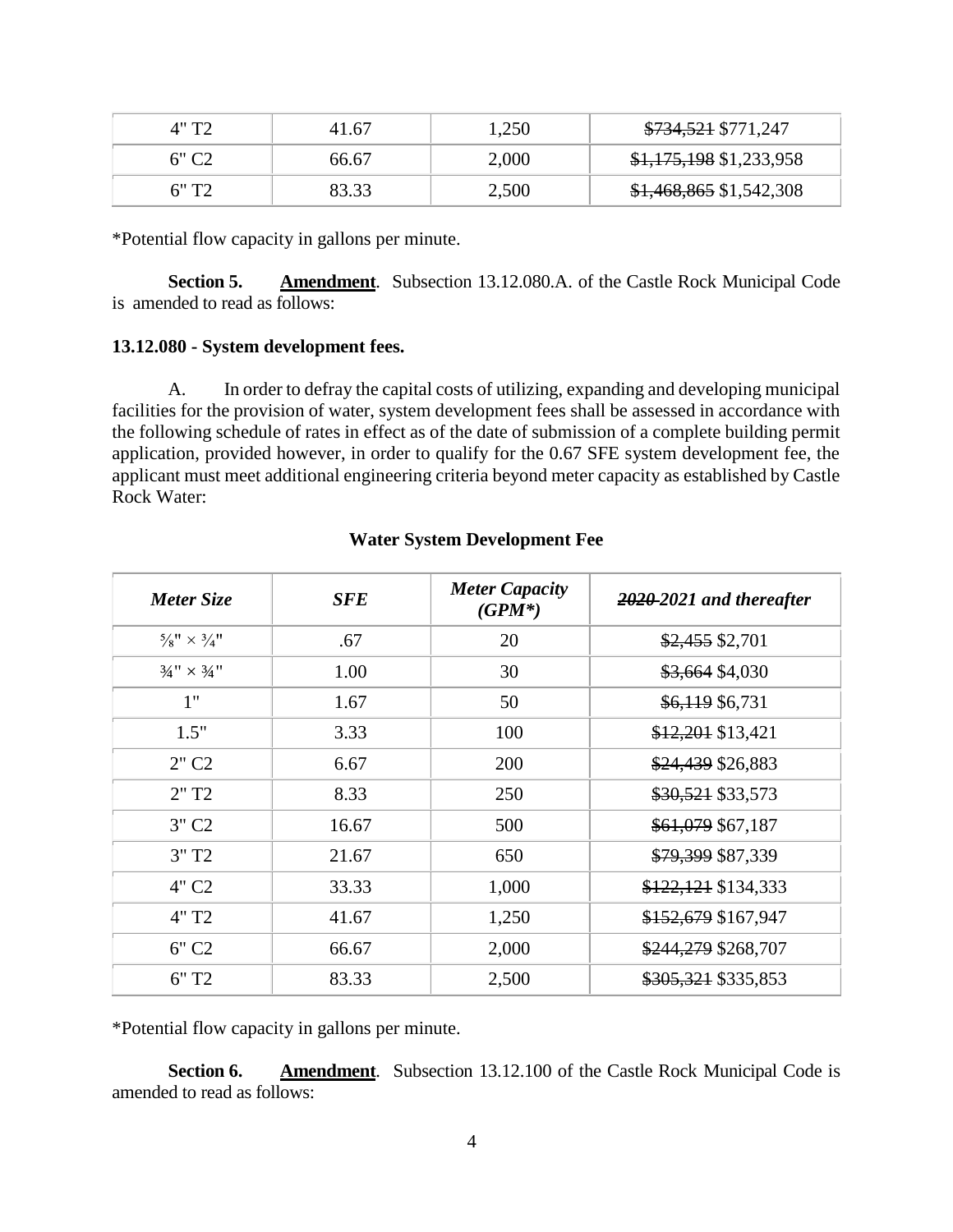### **13.12.100 - Meter set fees.**

No new potable water, wastewater or irrigation water service shall be extended to any user until payment of proper tap fees in accordance with the schedule enumerated below is made. The fee shall be assessed and payable at the time of submission of a complete building application. The payment of the tap fee is for the privilege to tap to the main and an inspection by the Town and is supplementary to the system development fees imposed under Section 13.12.080. The construction of the service line is to be completed by the user, stubbed at a properly designated point as determined by the Director of Castle Rock Water.

|                                               | <b>Single Port</b>         |                             |
|-----------------------------------------------|----------------------------|-----------------------------|
| Meter Size & Type                             | <b>Indoor Installation</b> | <b>Outdoor Installation</b> |
| $\frac{5}{8}$ " × $\frac{3}{4}$ " iPERL       | \$411.23 \$425.76          | \$422.77 \$430.03           |
| $\frac{3}{4}$ " ally                          | \$718.56                   | \$722.83                    |
| 1" iPERL                                      | \$480.42 \$497.07          | \$491.96 \$501.34           |
| $1.5$ " OMNI C2, $1,000$ gallon pulse         | \$1,514.66 \$1,579.22      | \$1,533.88 \$1,583.49       |
| 2" OMNI C2, 1,000 gallon pulse                | $$1,715.38$ \$1,786.61     | $$1,737.14$ \$1,790.88      |
| 3" OMNI C2, 1,000 gallon pulse                | $$2,118.61$ \$2,189.07     | $$2,130.15$ \$2,193.34      |
| 4" OMNI C2, 1,000 gallon pulse (irrigation)   | \$3,479.00 \$3,590.27      | \$3,490.54 \$3,594.54       |
| $6"$ OMNI C2, 1,000 gallon pulse              | \$5,848.91 \$6,031.26      | \$5,860.45 \$6,035.53       |
| 1.5" OMNI T2, 1,000 gallon pulse (irrigation) | N/A                        | \$1,141.77\$1,179.61        |
| 2" OMNI T2, 1,000 gallon pulse (irrigation)   | N/A                        | $$1,312.17$ \$1,353.16      |
| 3" OMNI T2, 1,000 gallon pulse (irrigation)   | N/A                        | $$1,571.18$ \$1,617.60      |
| 4" OMNI T2, 1,000 gallon pulse (irrigation)   | N/A                        | \$2,783.51 \$2,866.30       |
| 6" OMNI T2, 1,000 gallon pulse (irrigation)   | N/A                        | \$4,817.94 \$4,961.75       |

# **Meter Set Fee Schedule**

|                                         |                            | <b>Dual Port</b>            |  |
|-----------------------------------------|----------------------------|-----------------------------|--|
| Meter Size & Type                       | <b>Indoor Installation</b> | <b>Outdoor Installation</b> |  |
| $\frac{5}{8}$ " × $\frac{3}{4}$ " iPERL | \$434.02 \$465.61          | \$452.27 \$482.49           |  |
| $\frac{3}{4}$ <sup>2</sup> Ally         | \$758.41                   | \$775.29                    |  |
| 1" iPERL                                | \$503.21 \$536.92          | \$521.46 \$553.80           |  |
| $1.5$ " OMNI C2, 1,000 gallon pulse     | \$1,537.45 \$1,619.07      | $$1,563.38$ \$1,635.95      |  |
| $2$ " OMNI C2, 1,000 gallon pulse       | $$1,738.17$ \$1,826.46     | $$1,766.64$ \$1,843.34      |  |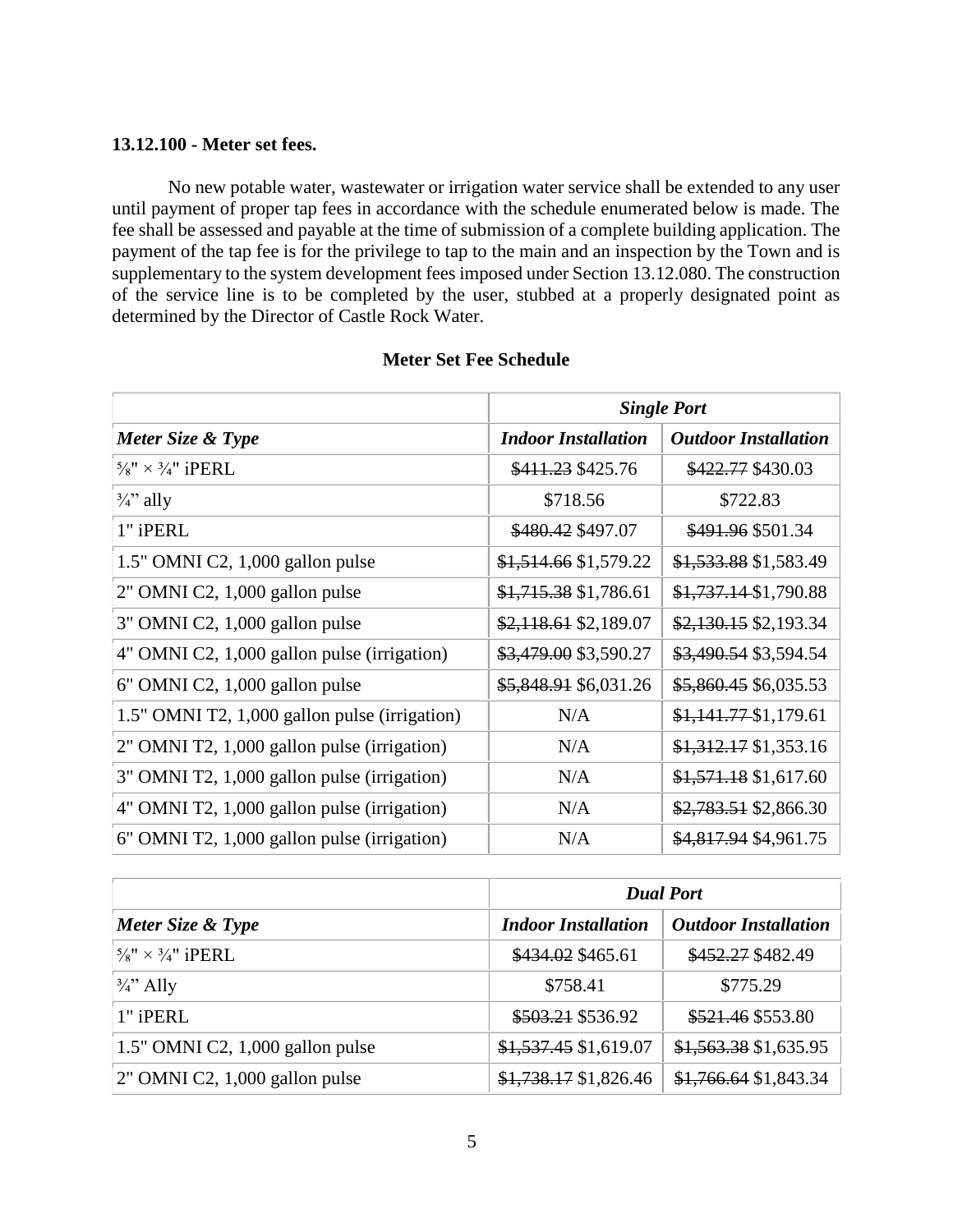| 3" OMNI C2, 1,000 gallon pulse                | \$2,141.40 \$2,228.92 | \$2,159.65 \$2,245.80  |
|-----------------------------------------------|-----------------------|------------------------|
| 4" OMNI C2, 1,000 gallon pulse                | \$3,501.79 \$3,630.12 | \$3,520.04 \$3,647.00  |
| 6" OMNI C2, 1,000 gallon pulse                | \$5,871.70 \$6,071.11 | \$5,889.95 \$6,087.99  |
| 1.5" OMNI T2, 1,000 gallon pulse (irrigation) | N/A                   | $$1,171.27$ \$1,232.07 |
| 2" OMNI T2, 1,000 gallon pulse (irrigation)   | N/A                   | $$1,341.67$ \$1,405.62 |
| 3" OMNI T2, 1,000 gallon pulse (irrigation)   | N/A                   | \$1,600.68 \$1,670.06  |
| 4" OMNI T2, 1,000 gallon pulse (irrigation)   | N/A                   | \$2,813.01 \$2,918.76  |
| 6" OMNI T2, 1,000 gallon pulse (irrigation)   | N/A                   | \$4,847.44 \$5,014.21  |

**Section 7. Amendment**. The definition of "water budget" in Section 13.12.111 of the Castle Rock Municipal Code is amended to read as follows:

### **13.12.111 - Definitions.**

As used in this Chapter, certain terms are defined as follows:

*Water budget* shall mean tailored water use allocations developed for each customer with rates that increase as the allocation is exceeded.

- 1. Water budget base rates shall be established to:
	- a. Identify customer-specific monthly budgeted amounts of water that vary by landscaped area, landscape type, and monthly historical evapotranspiration (ET); and
	- b. Charge volume rates per unit of water use that vary by consumption tier.
- 2. A monthly water budget FOR RESIDENTIAL CUSTOMERS is equal to the AWMC and the calculated amount of water allocated to a customer based on that customer's landscaped area in square feet determined by the Town and eighty (80) percent of the monthly required watering needs for the landscape type per square foot of landscaped area based on the historical evapotranspiration rate in accordance with Castle Rock Water procedures. For single-family customers, the landscaped area is subject to an irrigated area cap of seven thousand (7,000) square feet for calculation of the water budget. The monthly irrigation requirements for the landscape type vary throughout the year; therefore, the monthly budgets will vary while the landscaped area is held constant. Customers are billed for the amount of water used each month in comparison to the monthly water budget. If a customer's water use exceeds the monthly budget, the amount billed per one thousand  $(1,000)$ gallons of water used increases for the amount over the budget.
- 3. The water budget-based thresholds define the tiers of consumption for calculating an individual customer's monthly bill. The threshold represents the maximum usage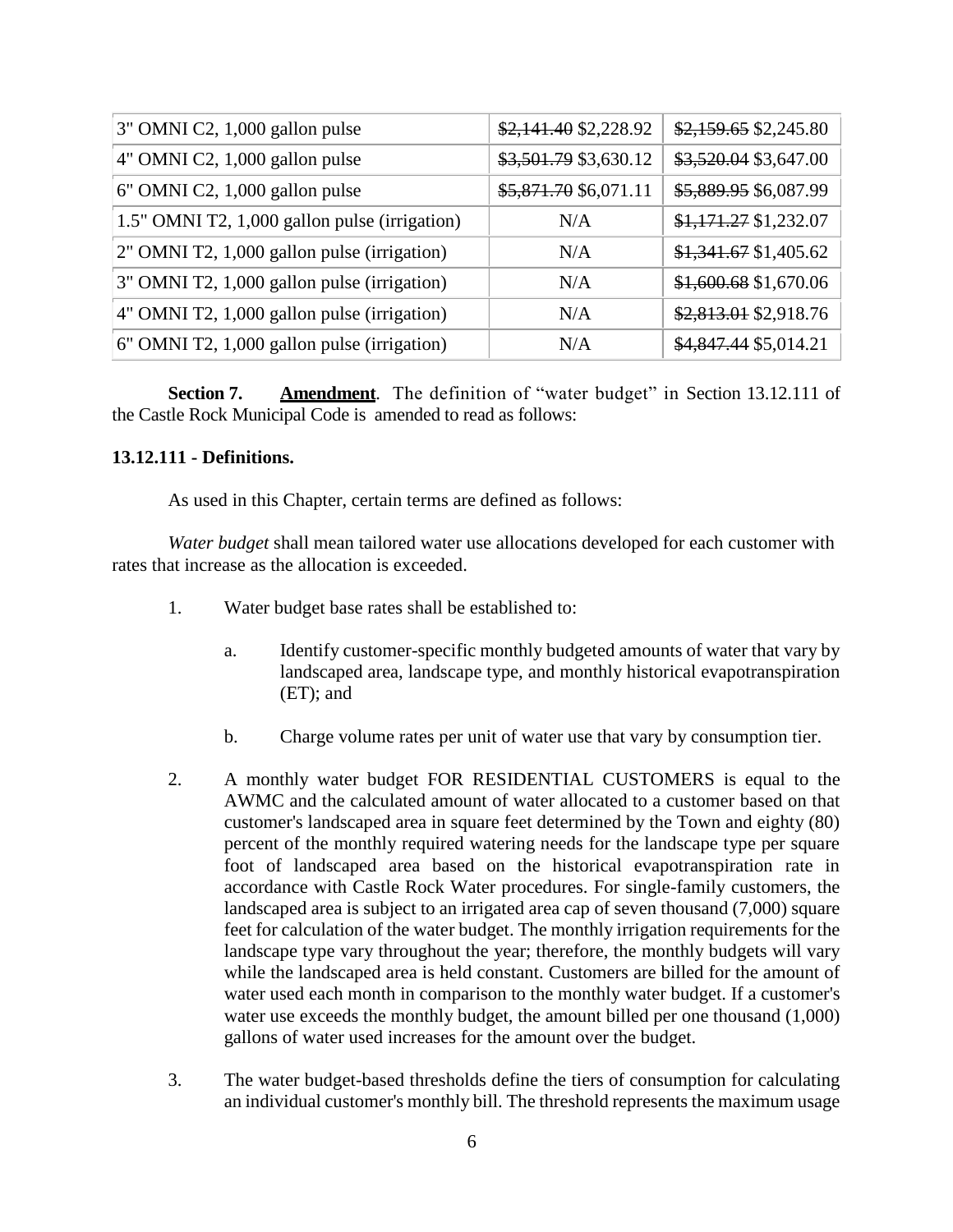in each consumption tier for which a customer will be billed a specific rate per one thousand (1,000) gallons of use.

- 4. For all customers with irrigation, excluding irrigation-only customers, there are two (2) tier thresholds during the irrigation season: the AWMC and the monthly irrigation budget. There are three (3) consumption tiers for these customers: AWMC, budget and excess as defined in this Section. During the winter season, there is one (1) tier threshold, the AWMC; there are two (2) consumption tiers, AWMC and excess.
- 5. For all customers: With indoor use only, there is one (1) tier threshold during both irrigation and winter seasons: AWMC. There are two (2) consumption tiers for these customers: AWMC and excess.
- 6. Irrigation-only customers are subject to one (1) tier threshold during the irrigation season, which is the individual monthly irrigation budget. Irrigation customers are subject to two (2) consumption tiers during the irrigation season: budget and excess. During the winter season, there is one (1) consumption tier excess.

**Section 8. Amendment**. The Renewable Water Service Charge table in Section 13.12.112 of the Castle Rock Municipal Code is amended to read as follows:

# **13.12.112 - Service charges, all users, excluding bulk.**

Beginning with water service provided on or after January 1, 2019 2021, the Town is empowered to levy and collect the following monthly charges for water service within its corporate limits during the calendar years as noted:

| Meter Size                        | 2019-2021 and thereafter |  |
|-----------------------------------|--------------------------|--|
| $\frac{5}{8}$ " × $\frac{3}{4}$ " | \$17.52 \$26.15          |  |
| $3/4" \times 3/4"$                | \$26.15                  |  |
| 1"                                | \$99.11                  |  |
| $1\frac{1}{2}$                    | \$187.50                 |  |
| 2"                                | \$313.54                 |  |
| 3"                                | \$588.90                 |  |
| 4"                                | \$1,502.32               |  |
| 6"                                | \$2,429.34               |  |

# **Renewable Water Service Charge**

Plus: Any applicable surcharges imposed under Subsection 13.15.040.C.